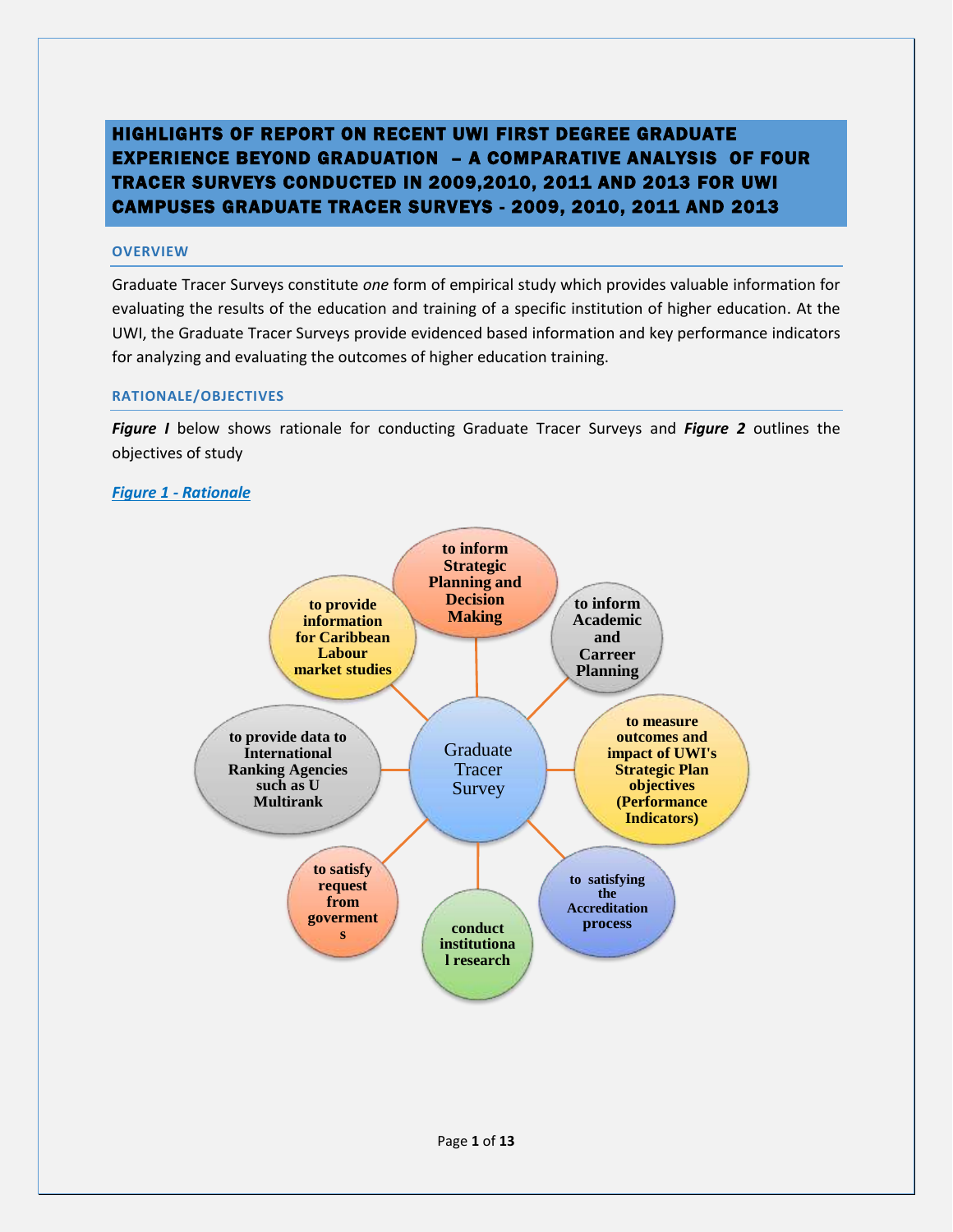# *Figure 2 - Objectives*



#### **SURVEY COVERAGE**

- Coverage Four cohorts across all Campuses were surveyed over one year (12 -15 months) after graduation. The breakdown by year were as follows:
- 2007 cohort -5,453 surveyed of which 1,309 or 26% responded,
- 2008 cohort 5,473 surveyed of which 1,523 or 28% responded.
- 2009 cohort 5,728 surveyed of which 2110 or 37% responded
- 2011 cohort 5,069 surveyed of which 822 or 16% responded.

#### **Methods of contact**

- > Mail out Questionnaires
- $\triangleright$  Telephone interviews
- $\triangleright$  Online Survey Monkey

#### **Limitations**

- $\triangleright$  Contact information missing or obsolete
- $\triangleright$  Low response to online survey

### **EMPLOYMENT RATES OF UWI GRADUATES BY COUNTRY**

Overall employment rates for UWI graduates between 2009 and 2013 revealed that while the majority of graduates found employment, there were still large numbers of unemployed graduates and the time series data suggest a decreasing trend in employment rates moving from an overall rate of 87% in 2009 to 78% in 2013.

Employment rates varied by country with higher rates in the ECCU countries

There was a steady decline in employment rates across CARICOM countries since 2009, particularly in the Jamaican and Barbadian economies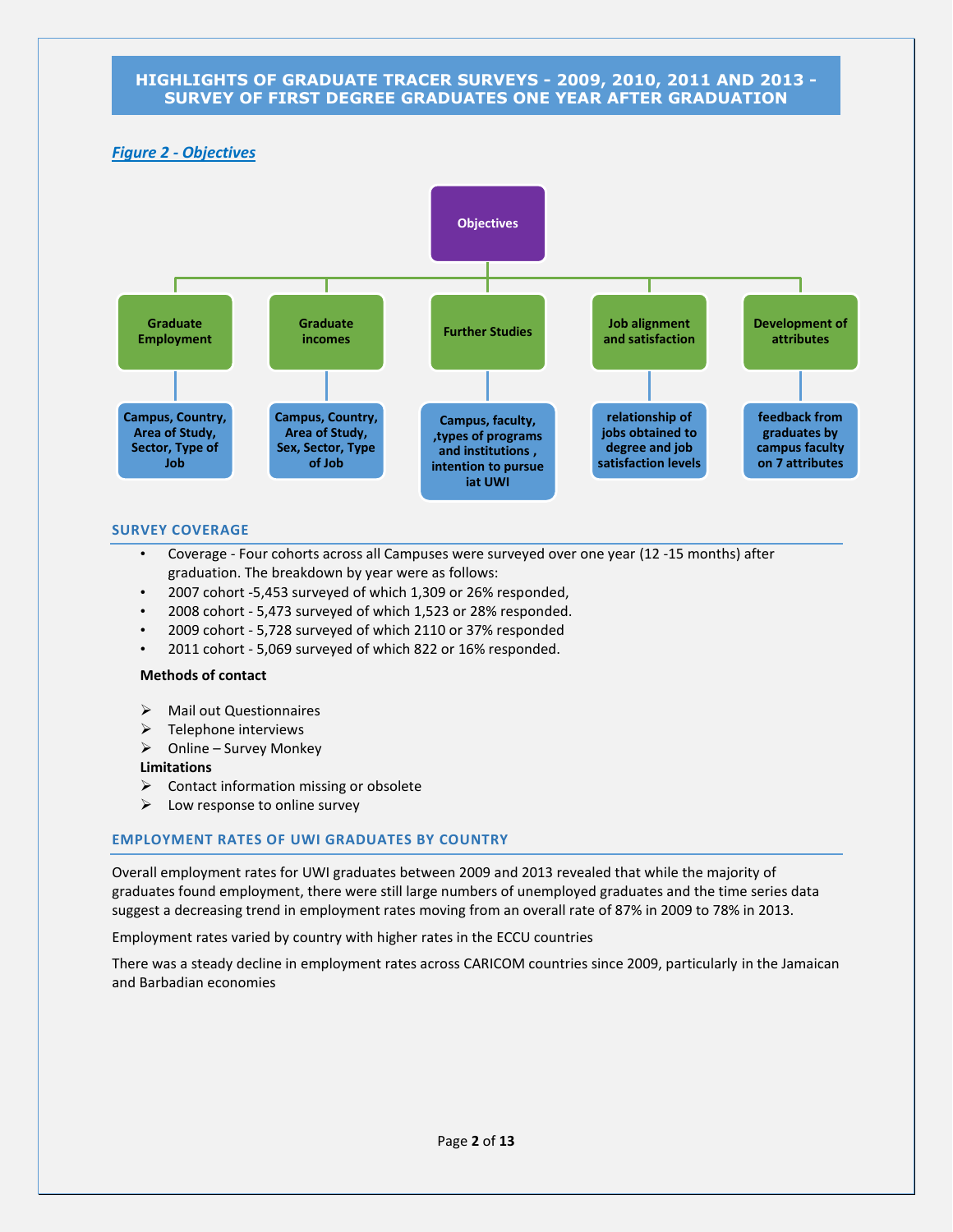

#### **EMPLOYMENT RATES BY FACULTY/AREA OF STUDY**

- Employment rates varied by Faculty and area of study with a clear pattern over the period examined across campuses showing above average employment rates annually for Education, Medical Sciences and Engineering while below average employment rates were observed for graduates in specific programs from Agriculture, Science and Technology, Humanities and Social Sciences across campuses.
- In is very evident from the results of the four surveys conducted that on a perennial basis graduates in specific areas of study (shown in **Figure 3** below) experience less that desirable employment prospects which for many was a reality check.

#### **Figure 3 - Level of Employment Rates by Area of Study: 2009 – 2013**

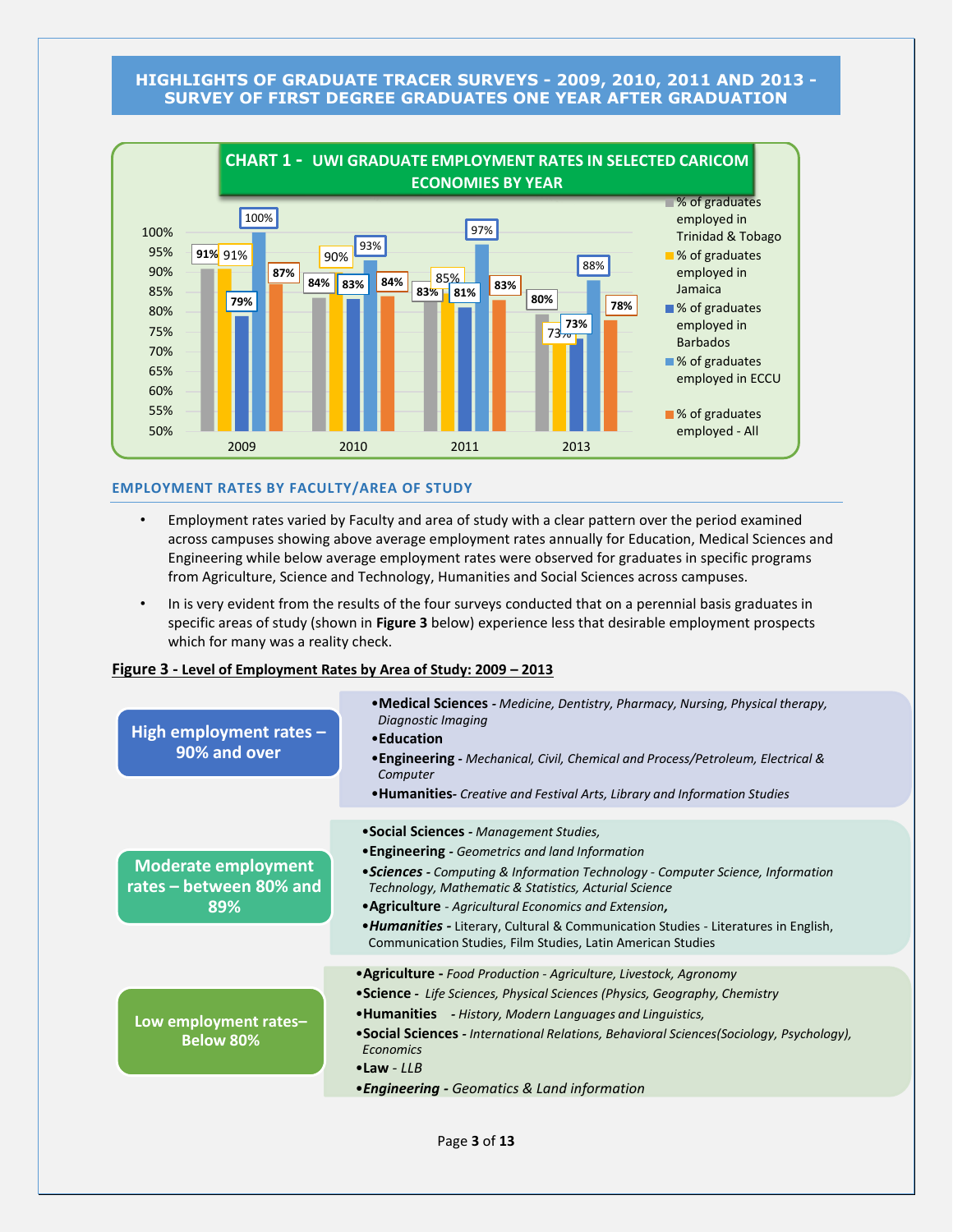### **REASONS FOR NOT BEING EMPLOYED**

- The majority of graduates not employed indicated that they were experiencing difficulties in getting employment due to lack of opportunities, lack of jobs related to their degree or lack of experience.
- Just over one third indicated that they were not employed because of further studies, a situation which for some of them may have been influenced by a lack of job opportunities.



### **UNDEREMPLOYMENT LEVELS BY FACULTY**

- A significant amount of employed graduates reported that they were employed in low level jobs that require a minimum of secondary level education particularly for graduates in Social Sciences and Agriculture and Humanities (See **Chart 3** below)
- Many of these graduates were stuck in clerical or other lower level jobs suggesting a "waste" of investment in higher education skills
- Graduates were more likely to be employed in secondary level jobs if they possessed a 'pass' and to a lesser extent a 'lower second class' undergraduate degree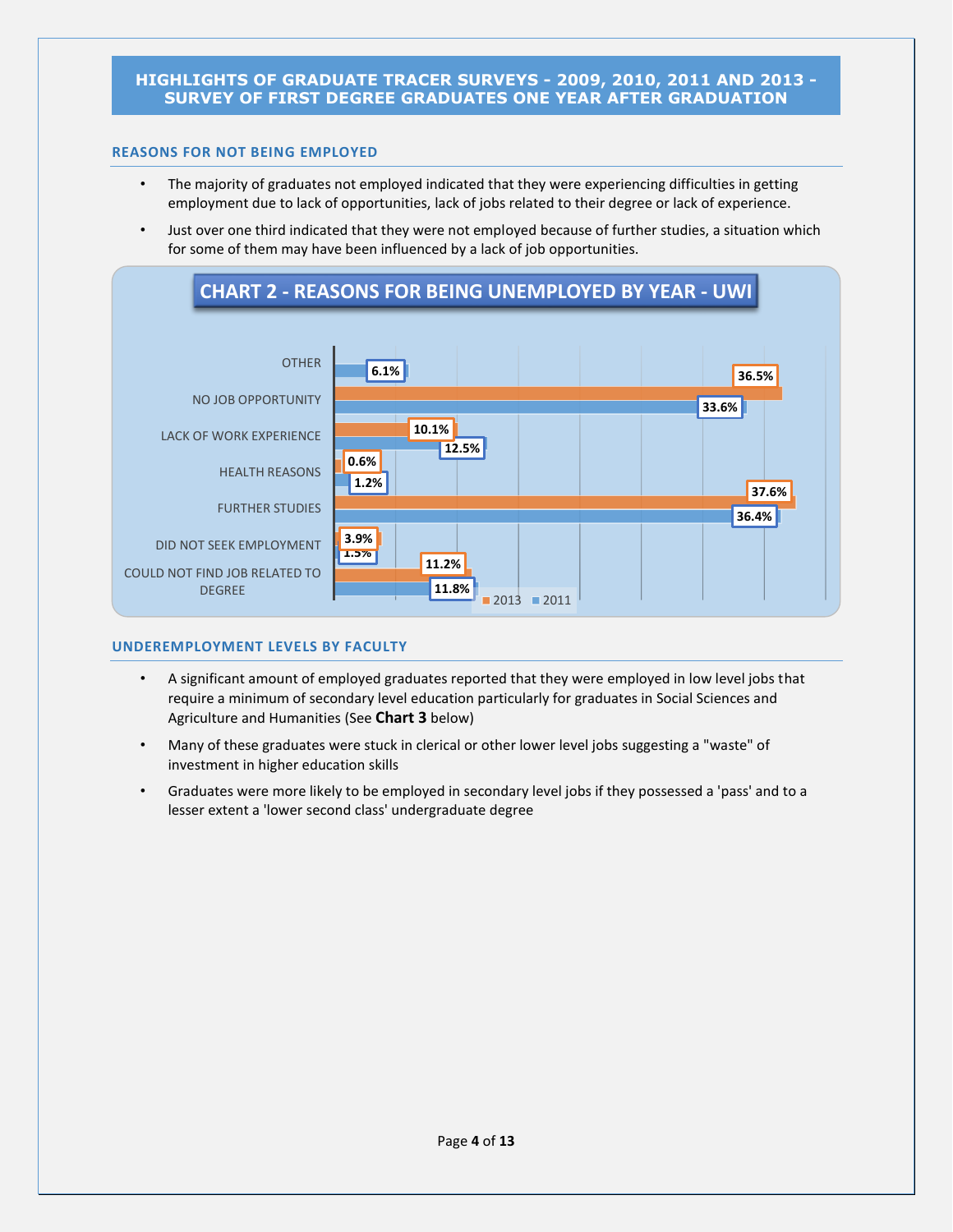

#### Notes to Chart 3

- *a. Level 1- Graduate level skilled jobs – comprise (1) Professionals and (2) Managers. These jobs usually require a minimum of a University First Degree for entry*
- *b. Level 2 - intermediate jobs or "stepping stone" jobs - comprise (1) Technicians and Associate professionals and (2) Supervisors. These jobs usually require tertiary level vocational/technical training/associate degrees. In many instances employers may employ graduates with first degrees because of the competitive nature of the jobs market within recent times. Many university graduates use these jobs as a stepping stone to professional or managerial jobs. (this category excludes graduate trainee positions that are strictly for university first degree graduates)*
- *c. Level 3 - lower level jobs (underemployment) – comprise (1) Clerical workers (2) Service and Sales workers (3) Protective Services and (4) Other unskilled. For these jobs the entry level is a minimum of a secondary level education or even less.*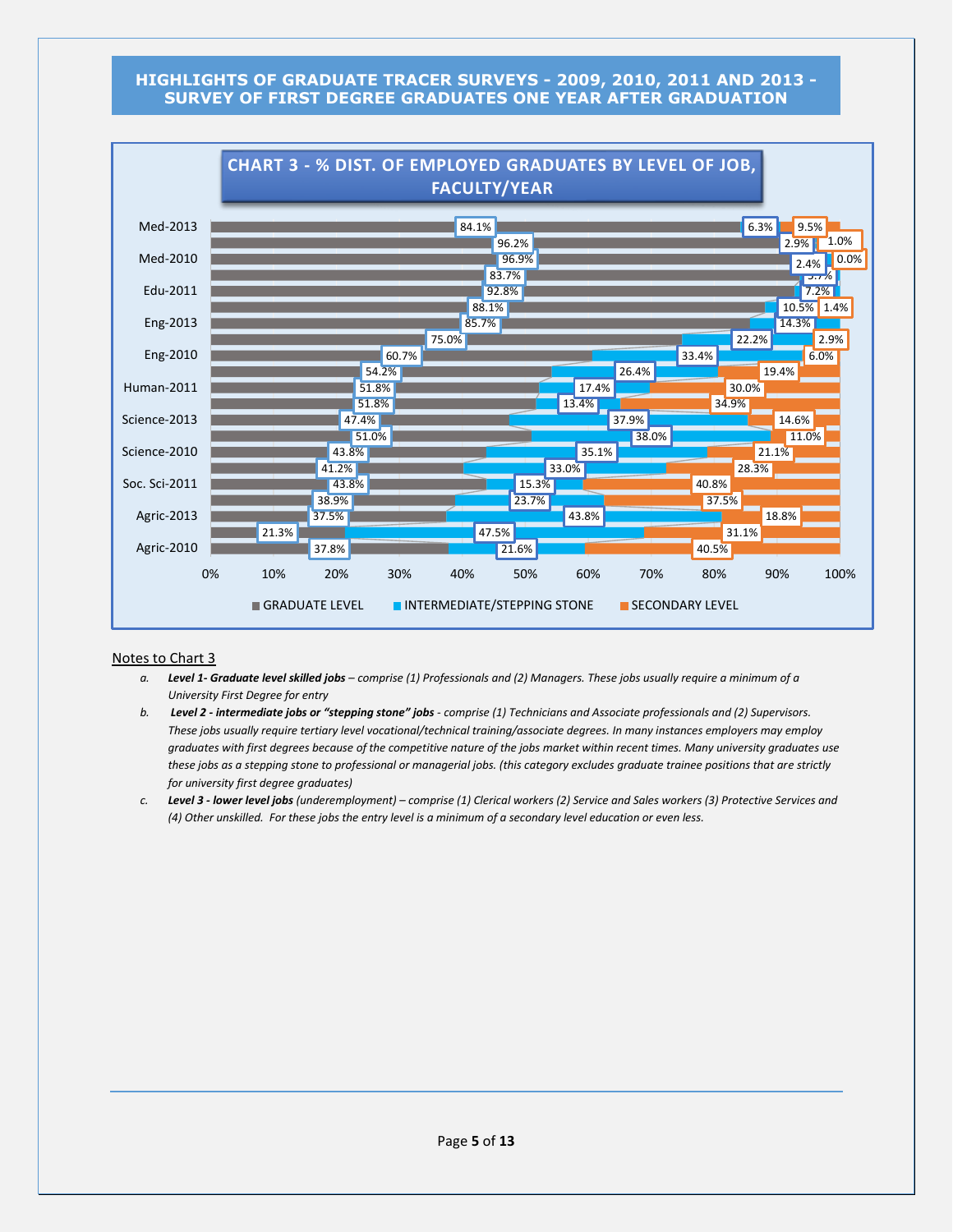# **SOME FACTORS INFLUENCING UNEMPLOYMENT/UNDEREMPLOYMENT RATES IN CARICOM ECONOMIES**

#### **Figure 4 – Factors influencing unemployment/underemployment in the region**



#### **MEDIAN SALARY OF GRADUATES BY ECONOMY – NOMINAL AND REAL**

- Nominal salaries remained fairly stable for Barbados and ECCU countries, increased for Jamaica and declined marginally for Trinidad and Tobago
- Real salaries declined(negative growth rates) for all graduates in all countries in the region during the period observed, with graduates working in Trinidad and Tobago having an average real growth rate for the period of -11%, followed by Jamaica with -8.8%, Barbados with -6.7% and The ECCU with -3.3%.

| Country                                     | <b>Median</b><br>Salary $-$<br>2009 | <b>Median</b><br>Salary -<br>2010 | <b>Median</b><br>Salary -<br>2011 | <b>Median</b><br>Salary -<br>2013 | Ave.<br>Growth<br>rate |
|---------------------------------------------|-------------------------------------|-----------------------------------|-----------------------------------|-----------------------------------|------------------------|
| Barbados Economy (BDS\$) - Nominal<br>Value | 3,500                               | 3,200                             | 3,258                             | 3,500                             | $0.00\%$               |
| Barbados Economy (BDS\$) – Real Value       | 3,704                               | 3,200                             | 2,978                             | 3,004                             | $-6.74%$               |
| Jamaican Economy (JA\$) - Nominal           | 85,000                              | 85,000                            | 88,000                            | 93,024                            | 3.05%                  |
| Jamaican Economy (JA\$) – Real              | 95,721                              | 85,000                            | 81,860                            | 74,005                            | $-8.22%$               |
| T'dad & T'go Economy (TT\$) - Nominal       | 8,500                               | 8,000<br>8,400                    |                                   | 8,000                             | $-2.00%$               |
| T'dad & T'go Economy (TT\$) - Real          | 9,392                               | 8,400                             | 7,612                             | 6,623                             | $-10.99\%$             |
| ECCU(EC\$) - Nominal                        | 3,633                               | 3,303                             | 3,771                             | 3,780                             | 1.33%                  |
| ECCU(EC\$) - Real                           | 3,767                               | 3,303                             | 3,638                             | 3,408                             | $-3.28%$               |

#### **Table 1 Median Salaries of Graduates by Economy – Nominal and Real**

**N.B. Real Salaries were calculated using the Consumer Price Index as conversion factor**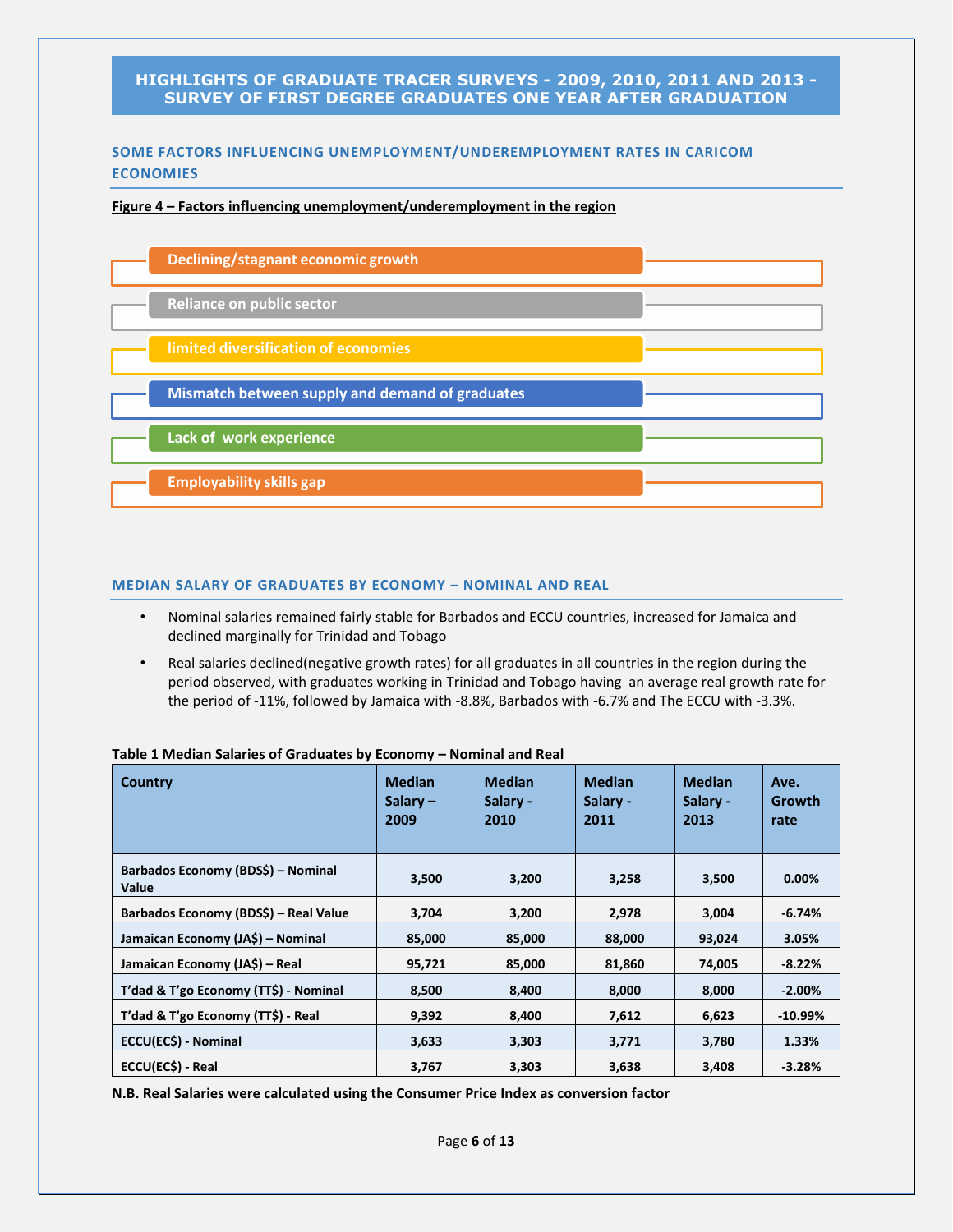### **INITIAL EARNING LEVELS OF GRADUATES BY FACULTY/AREA OF STUDY**

Generally there was a correlation between reported median monthly salaries and employment rates. The top tier of median salaries reported has consistently been graduates from the Faculty of Medical Sciences in all four surveys, followed by Education and Engineering. The mid to low tier comprised graduates from Social Sciences, Science & Technology Agriculture and Humanities

### **Figure 5 - Example of Variations in Initial Earning Levels of Graduates by Faculty/Area of Study**

| Top Tier - above median         | • Medical Sciences – Medicine, Dentistry, Pharmacy<br>• Education<br>• Engineering – Civil, Electrical Chemical, Mechanical                                                                         |
|---------------------------------|-----------------------------------------------------------------------------------------------------------------------------------------------------------------------------------------------------|
| Mid Tier-around median          | • Social Sciences – Management Studies<br>• Science and Technology - Mathematics, Computer<br><b>Sciences</b><br>• Engineering – Geomatics and Land Surveying                                       |
| <b>Bottom Tier-below median</b> | • Science and Technology – Life Sciences, Physical Sciences<br>• Humanities - History, Literary, Cultural & Communication<br><b>Studies</b><br>• Agriculture – Agricultural Extension and Economics |

#### N.B. The list here is not exhaustive

### **CORRESPONDENCE BETWEEN OCCUPATIONS AND ACQUIRED QUALIFICATIONS**

- The relevance of the graduates' qualification to the job they held at the time of the survey was quite low in some areas. Social Sciences (53.8%), Science & Technology (42.4%) and Humanities (43.4%) indicated that their degrees were not related to their current jobs. In terms of skills being utilised in current job the trend was similar
- Graduates in Medical Sciences (92.3%), Education (87.3%) and Agriculture (81.3%) and Engineering (77.6%) were more likely to agree that their current job was related to their degree. In terms of skills being utilised in current job the trend was similar

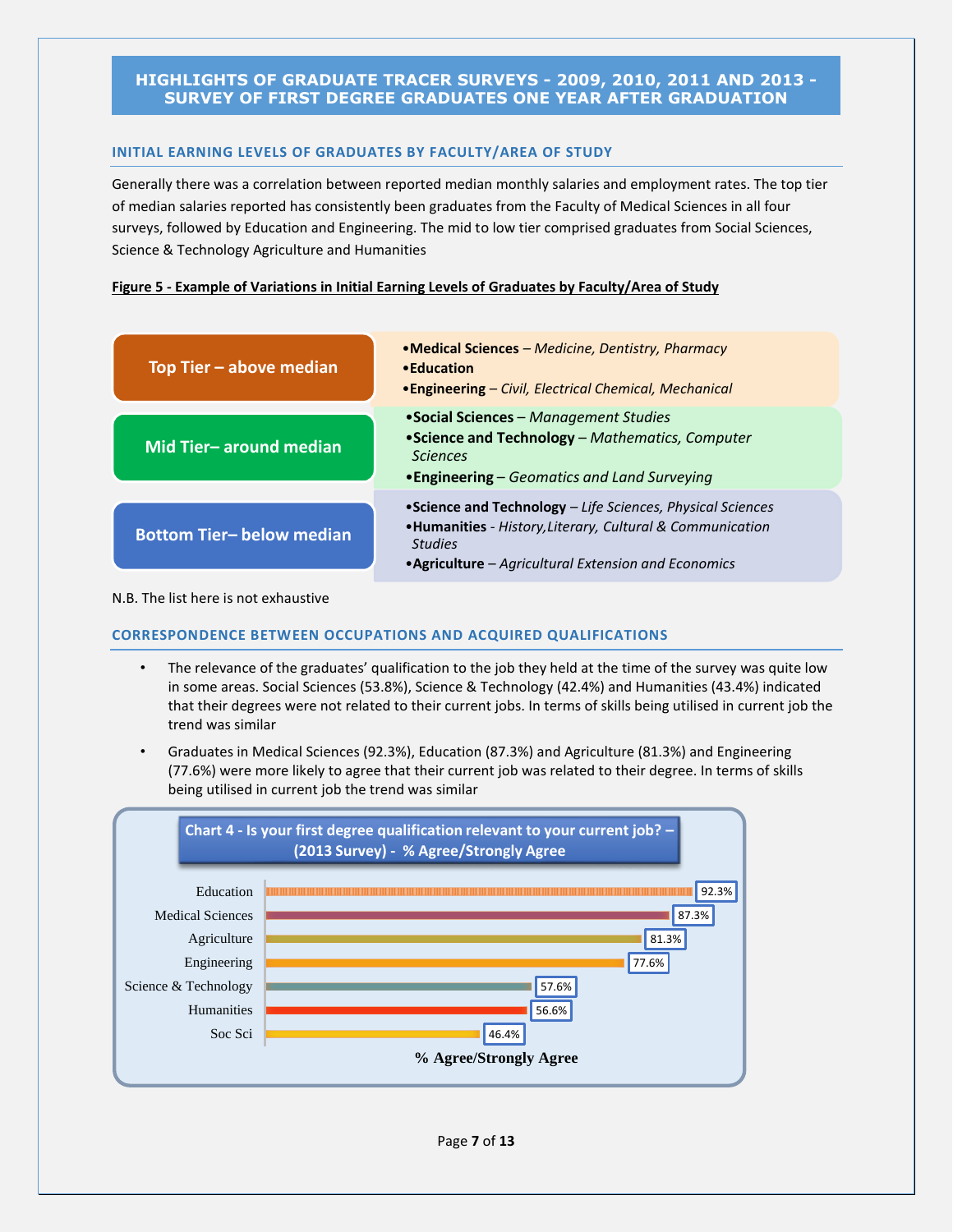

#### **ARE YOU SATISFIED WITH YOUR CURRENT JOB LEVEL?**

- Less than half of UWI graduates were satisfied with their job level, particularly so in Science and Technology, Humanities and Agriculture
- As expected graduates employed in Level 1 (Graduate level jobs) were more likely to be satisfied as opposed to being dissatisfied and vice versa.





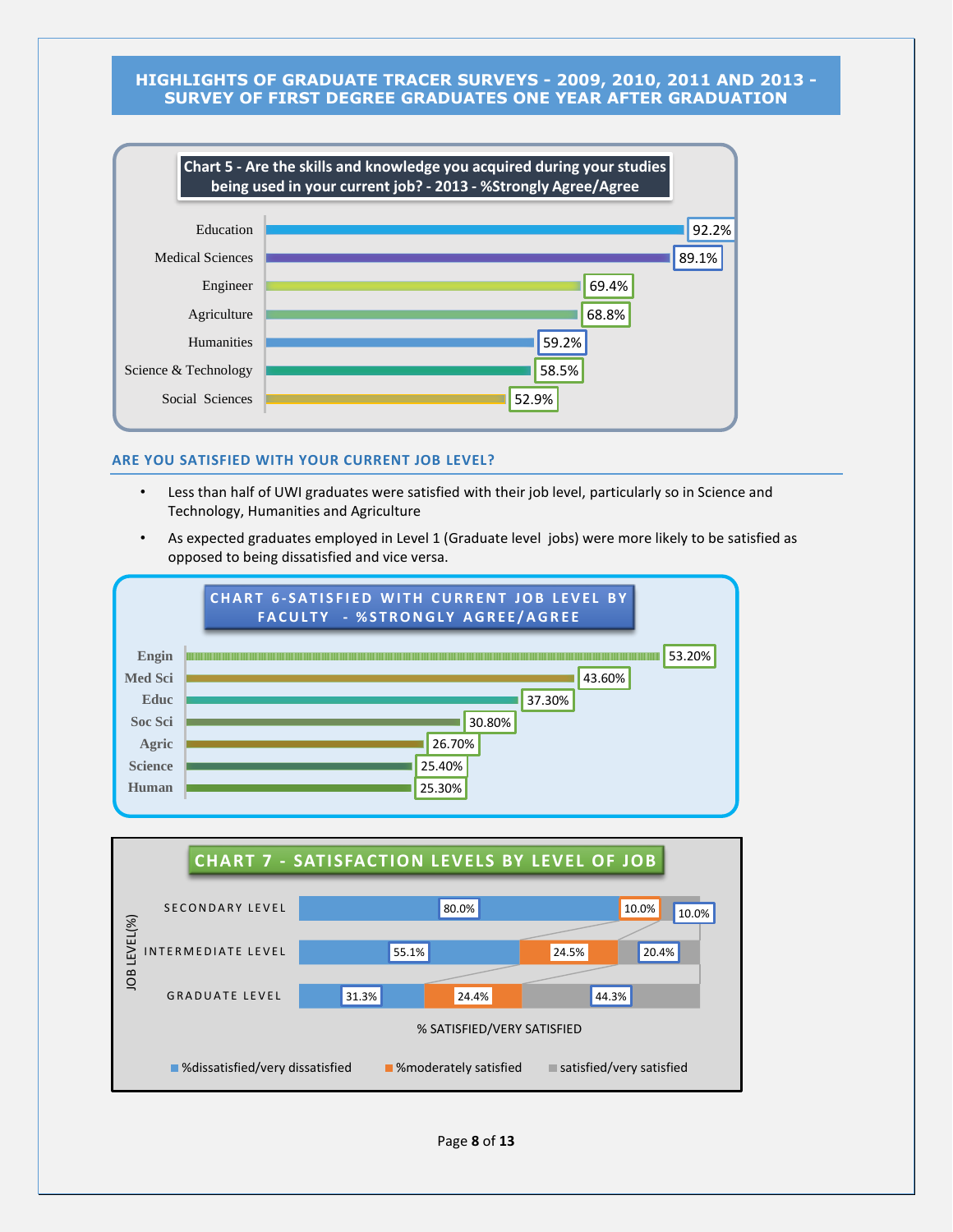### EMPLOYMENT BY SECTOR

- Over the period, the Public sector had consistently been the largest employer of UWI graduates in Trinidad and Tobago, Jamaica and the ECCU while in Barbados more graduates were usually employed in the Private sector
- This implies limited private sector employment opportunities in most CARICOM economies
- Low levels of employment in the Private sector are due to structural underdevelopment(lack of diversification) of CARICOM economies and can only be fully addressed in the medium to long term

| $\sim$ , $\sim$ , $\sim$ , $\sim$ , $\sim$ , $\sim$ , $\sim$ , $\sim$ , $\sim$ , $\sim$ , $\sim$ , $\sim$ , $\sim$ , $\sim$ , $\sim$ , $\sim$ , $\sim$ , $\sim$ , $\sim$ , $\sim$ , $\sim$ , $\sim$ , $\sim$ , $\sim$ , $\sim$ , $\sim$ , $\sim$ , $\sim$ , $\sim$ , $\sim$ , $\sim$ , $\sim$ |                 |      |       |                              |             |       |       |       |  |  |  |
|-----------------------------------------------------------------------------------------------------------------------------------------------------------------------------------------------------------------------------------------------------------------------------------------------|-----------------|------|-------|------------------------------|-------------|-------|-------|-------|--|--|--|
| <b>Sector</b>                                                                                                                                                                                                                                                                                 | <b>JAMAICA</b>  |      |       | <b>TRINIDAD &amp; TOBAGO</b> |             |       |       |       |  |  |  |
|                                                                                                                                                                                                                                                                                               | 2009            | 2010 | 2011  | 2013                         | 2009        | 2010  | 2011  | 2013  |  |  |  |
| Private                                                                                                                                                                                                                                                                                       | 33%             | 36%  | 37.5% | 37.3%                        | 28%         | 30%   | 27.1% | 35.5% |  |  |  |
| <b>Public</b>                                                                                                                                                                                                                                                                                 | 59%             | 56%  | 53.6% | 52.1%                        | 63%         | 58%   | 66.4% | 56.6% |  |  |  |
| Other                                                                                                                                                                                                                                                                                         | 8%              | 8%   | 8.9%  | 10.7%                        | 9%          | 12%   | 6.5%  | 7.8%  |  |  |  |
|                                                                                                                                                                                                                                                                                               | <b>BARBADOS</b> |      |       |                              | <b>ECCU</b> |       |       |       |  |  |  |
| Private                                                                                                                                                                                                                                                                                       | 48%             | 57%  | 49.1% | 53.2%                        | 15.2%       | 13.8% | 33.3% | 25.6% |  |  |  |
| <b>Public</b>                                                                                                                                                                                                                                                                                 | 45%             | 33%  | 43.1% | 38.3%                        | 82.6%       | 79.3% | 60.6% | 71.8% |  |  |  |
| Other                                                                                                                                                                                                                                                                                         | 7%              | 10%  | 7.8%  | 8.5%                         | 2.2%        | 6.9%  | 6%    | 2.6%  |  |  |  |

#### **Table 2 – Employed Graduates by Sector by Country by Year**

# **EXTENT TO WHICH GRADUATES ARE PURSUING FURTHER STUDIES**

- The proportion of graduates going on to further studies(mostly taught masters) has increased from 23.6% in 2009 to 38% in 2013
- Shrinking employment prospects have left many graduates with no alternative but to try to ride out the recession by extending their studies. This trend masks extent of unemployment among graduates
- There was an increasing number of students opting to work and study at the same time and this has implications as to the way these programmes should be structured and delivered

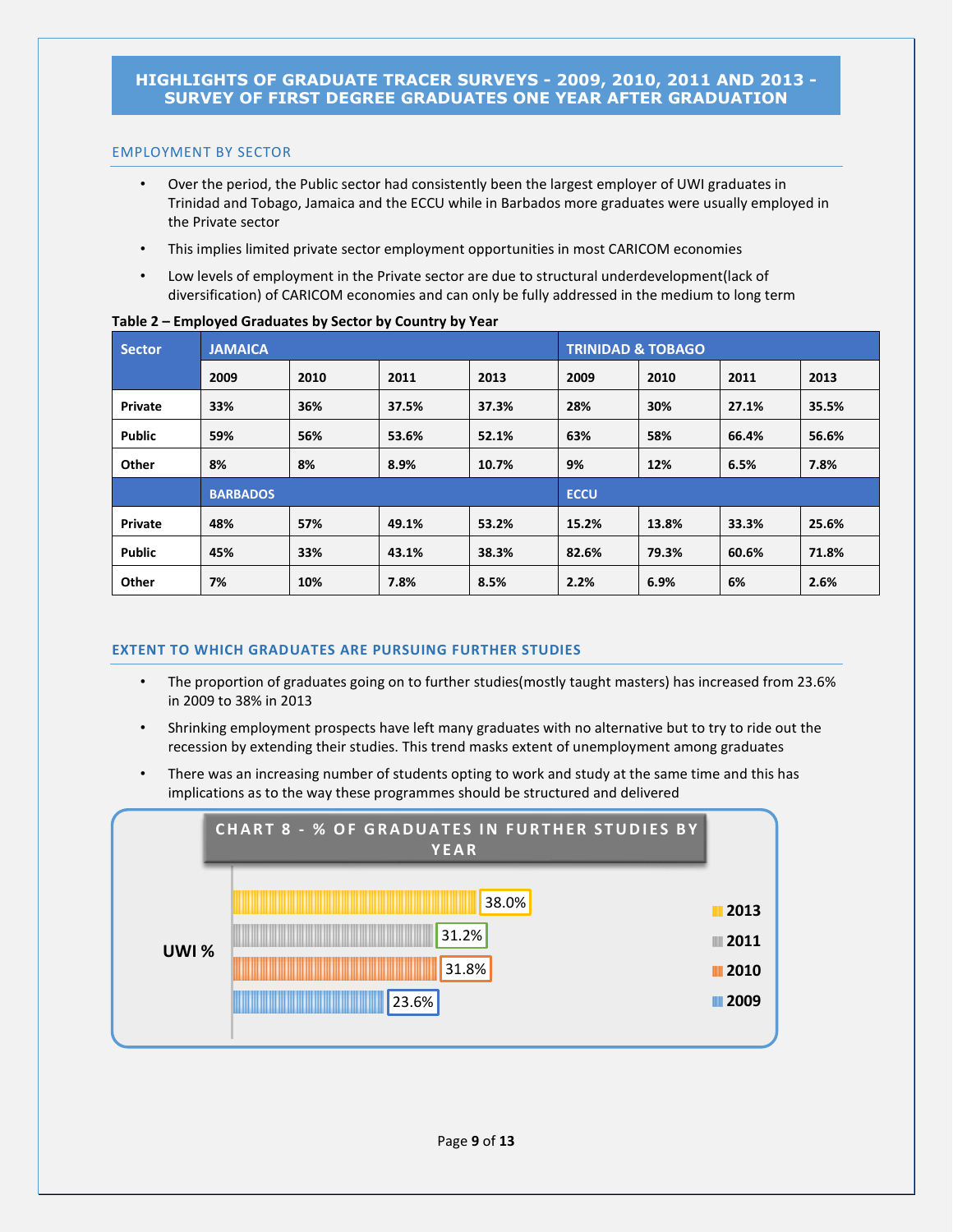

#### **IMPACT OF UWI EDUCATION ON THE DEVELOPMENT OF EACH OF THE FOLLOWING ATTRIBUTE**

- Graduates were asked to rate the impact of their UWI education on each of the seven attributes outlined in the UWI 2012-17 Strategic Plan
- Low ratings indicating these were problematic areas were given to 'Innovative and Entrepreneurial Skills' and 'Information Technology skills'.
- Greater focus needs to be placed in strengthening these skills since creating wealth and developing innovation for a knowledge based economy requires a skilled labour force with these key attributes



# IMPACT OF UWI EDUCATION ON THE DEVELOPMENT OF EACH OF THE FOLLOWING ATTRIBUTE? – YOUNG VS MATURE GRADUATES

When the data was analysed to determine whether there were differences in the opinion of young graduates(under 30 years of age) and mature graduates( 30 years and over) it is observed that there are significant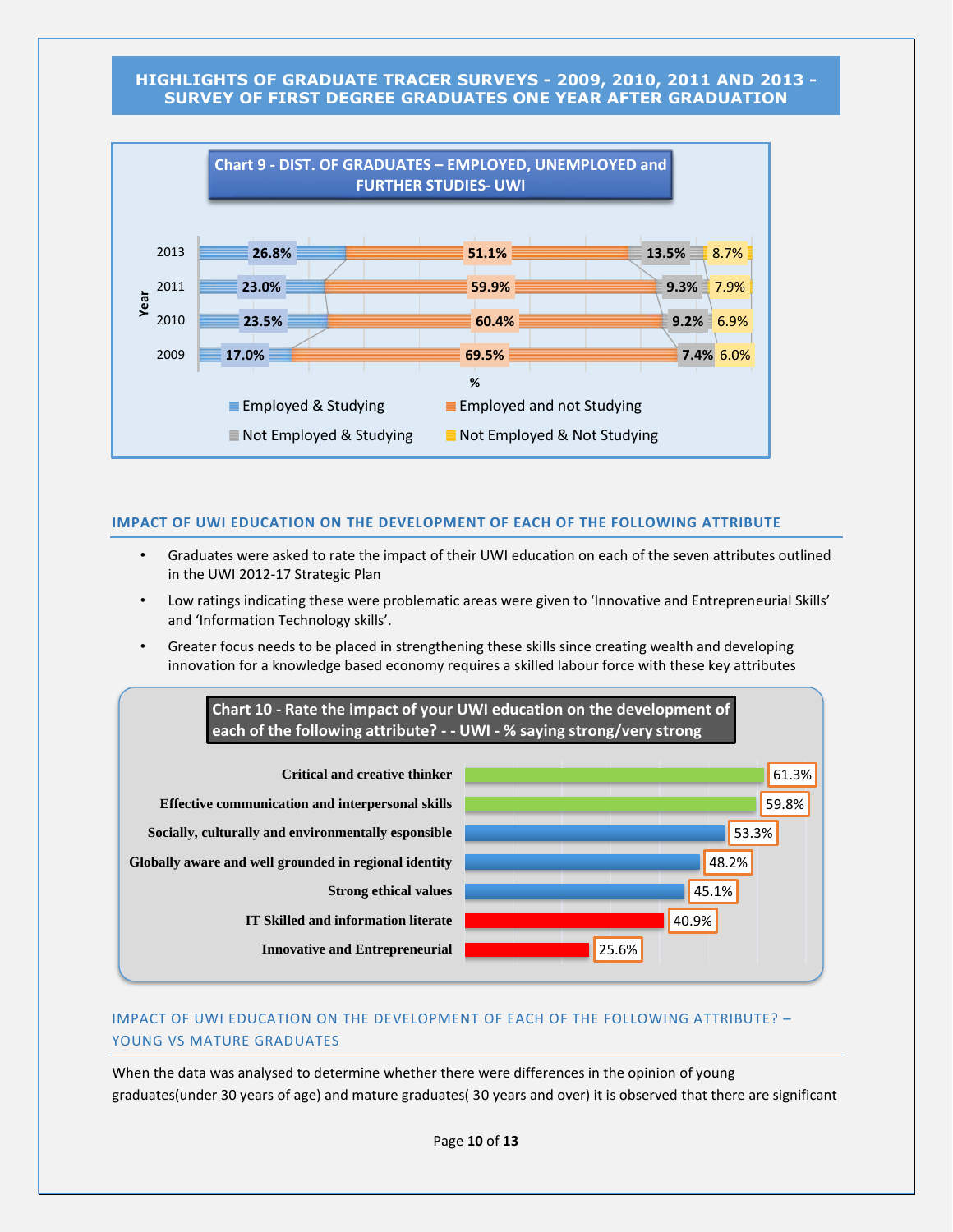differences in most instances. As shown in *Chart 11* young graduates gave lower ratings for Critical Ratings, Communication and Interpersonal Skills, Socially Responsible, Globally Aware and Ethical Values. On the other hand, the ratings for Information Technology and Innovative and Entrepreneurial were much closer between the two groups with a gap that was significantly less



### **ISSUES AND RECOMMENDATIONS**

#### **Issue # 1: Unemployment, underemployment and key attributes not sufficiently developed**

Recommendation: Reduce the gap between graduate employability skills and employer needs by building on existing good practice within the University. This would include among other things:

- Curricular innovation discipline-specific and transferable skills(attributes)
- Extra-curricular activities leading to certification
- Work placements and internships
- Enhance multidisciplinary content
- Support for Personal Development Planning
- Establishment of advisory committees
- Opportunities for volunteering and placement experience overseas
- Employer engagement in curriculum reform
- Marketing packages of services to employers

### **Issue # 2: Limited generation of systematic real time labour market intelligence data to meet labour market needs and make strategic interventions**.

Recommendation: Build / strengthen capacity to monitor real time labour market needs in the region

Page **11** of **13**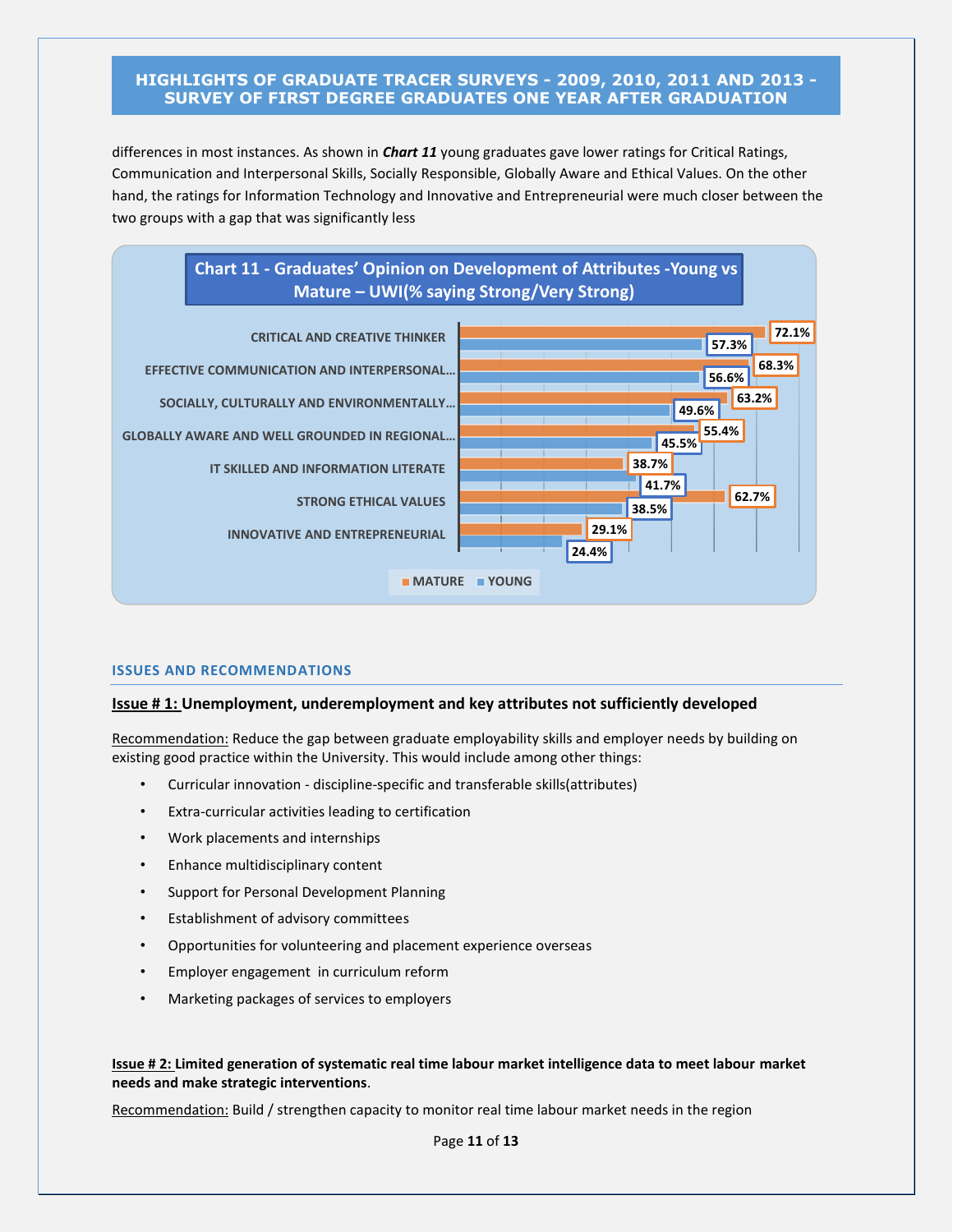- Encourage capacity building and institutionalisation in this area at UWI. UWI can become a hub for Labour market information studies.
- Strengthen the capacity of national statistical agencies across the region with regards to labour market statistics

#### **Issue # 3: Survey results suggest an oversupply of graduates in particular areas and high demand in other areas**

#### **Recommendation: Reallocate scarce resources to correct the labour market disequilibrium**

- Consider where possible strategic reallocation of scarce resources to areas to fill gaps that are in demand and are critical to development and/ or aligned to the needs of the labour market
- Reduce areas where there is a glut in the supply of graduates to optimum levels

#### **Issue # 4: Young graduates are not prepared for the competitive and harsh labour market conditions due to lack of proper career guidance advice**

Recommendation: Institutionalization and strengthening of dedicated career advice and placement services particularly to young graduates

- Strengthen and build current capacity in this area
- Target secondary school and UWI new entrants.
- Expand internships opportunities for graduates

#### **Issue # 5: Graduates feel that their entrepreneurial and innovative skills were not sufficiently developed. Being 'Innovative and Entrepreneurial' is one of the key attribute a UWI should possess.**

Recommendation: Create an Innovative and entrepreneurial culture that would enhance the levels of selfemployment and stimulate economic activity

- Continue developing courses, programs and initiatives that help develop students into innovative, entrepreneurial thinkers and global citizens.
- Lobby governments and private sector businesses to remove barriers and provide incentives for graduates to start up their own business

### **Issue # 6: The absorptive capacity for the number of graduates coming out of UWI is limited particularly in the private sector and the problem here is mainly structural**

Recommendation: Expand UWI's role in Economic transformation of Caribbean Countries

- The University must have a greater impact by conducting research and studies that will impact national policy making, analysis and evaluation particularly as it relates to economic transformation and diversification.
- Continue to formalize/strengthen links and partnerships with industry and commerce in key specific areas

#### **Issue # 7: Graduates feel that their IT and Information skills were not sufficiently developed.**

Recommendation: Close the Technology gap in teaching, learning and research

- Continue developing courses, programs and initiatives that help develop students IT and Information skills
- Examine ways to integrate tools such as the social networking phenomena, virtual reality websites, enhancing mobile learning(m-learning) and online video repository and delivery websites to further enhance the learning experience and improve productivity through flexible learning environments

### **Issue # 8: Widening of the gap between the tertiary educated workforce and occupational opportunities could only serve to worsen migration of tertiary educated workforce**

• Recommendation: Conduct further research that addresses the brain drain problem